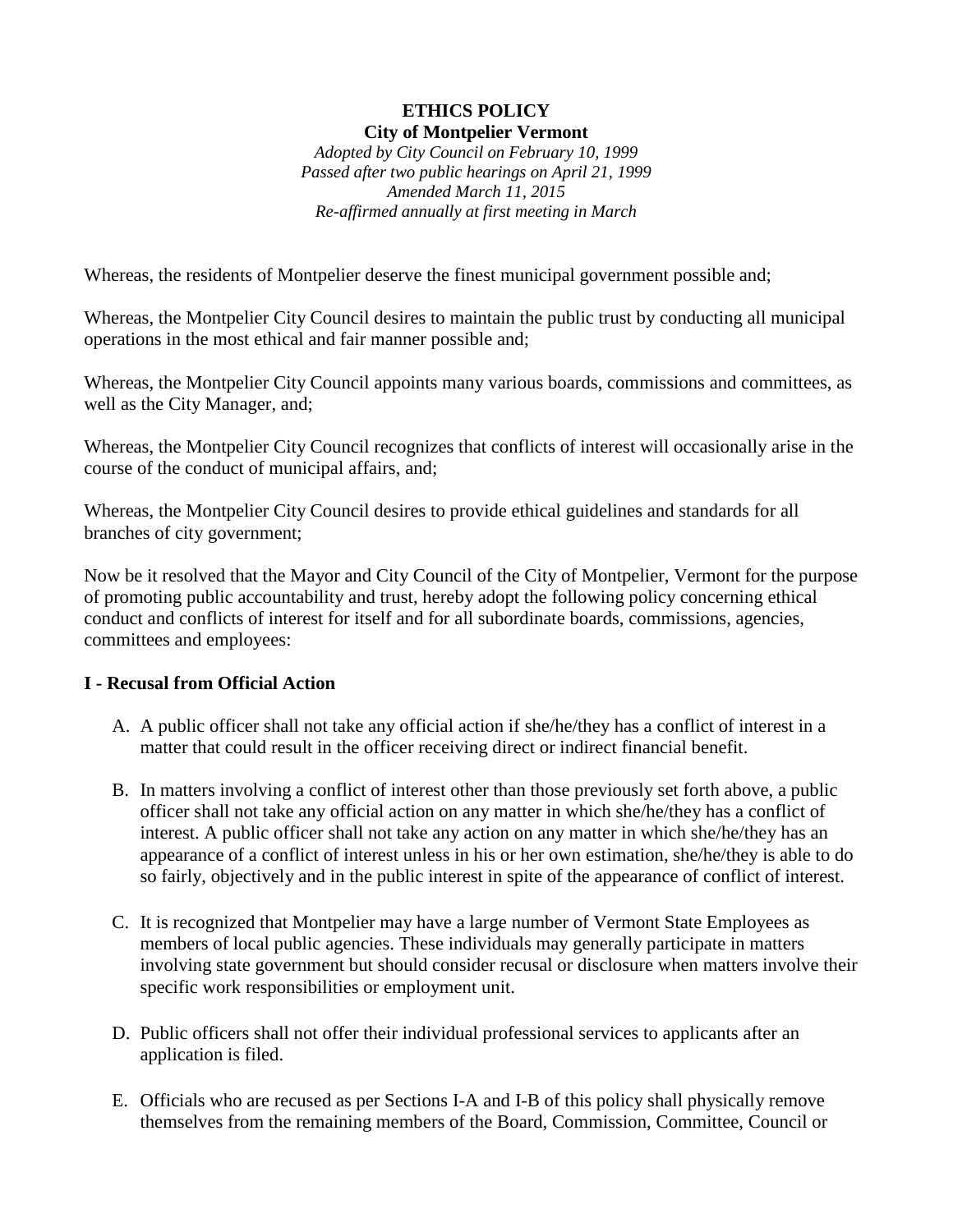other such group and refrain from any discussion, deliberation, or communication about the relative issue. When feasible, the recused member shall leave the room where the meeting is being held during consideration of the item in question.

## **II – Disclosure**

- A. A public officer who has reason to believe that she/he/they has a conflict of interest shall recuse themselves. A public officer who has reason to believe they have an appearance of a conflict of interest but believes she/he/they is able to act fairly, objectively and in the public interest in spite of the appearance of conflict of interest shall, prior to taking any official action on the matter involving the conflict, disclose to other board members during an official public meeting of the board the nature of the potential appearance of conflict of interest, the action required by the board and the reason why the official believes she/he/they is able to take such action fairly, objectively and in the public interest in spite of the potential appearance of conflict.
- B. In the event a public officer personally (or through any member of the household, business associate, employer or employee) represents, appears for, or negotiates in a private capacity on behalf of any person or organization in any cause, proceeding, application or other matter pending before the public body in which the officer holds office, the public officer shall disclose his/her relationship to that public body. In such cases, the officer shall not sit with the remaining members of the public body nor be included in any deliberations other than to the extent that all applicants/members of the public are included.
- C. If a public officer does not voluntarily withdraw from official action on any matter in which that public officer has or may have a conflict of interest, another member of the same public body or any interested party to the matter being heard may request that the public body consider the issue of whether that member should recuse themselves because of conflict of interest. Upon such request the members of the public body, excluding the member with the potential conflict, shall act on the following motion. "Should recuse themselves because of a conflict of interest or an appearance of a conflict of interest?" If a majority of those voting vote in favor of the motion and if the member with the potential conflict does not recuse themselves, the chair of the public body shall refer the action of the public body to the City Council.
- D. Violations of this ethics regulation may be grounds for removal from public office, except if such removal is prohibited by law.

### **III – Emergency**

A. The provisions of Section I shall not apply if the City Council has voted that an emergency exists and that actions of the public body or agency otherwise could not take place. In such cases, a public officer who has reason to believe she/he/they has a conflict of interest shall disclose such conflict as provided in Section II - A.

## **IV – Definitions**

A. "Conflict of Interest" means a personal or pecuniary interest of a public officer or his or her relative (as defined in 12 VSA 61 (a) and 24 VSA 1203), member of the household, business associate, employer or employee, in the outcome of a cause, proceeding, application or any other matter pending before the public body in which she/he/they holds office or is employed.